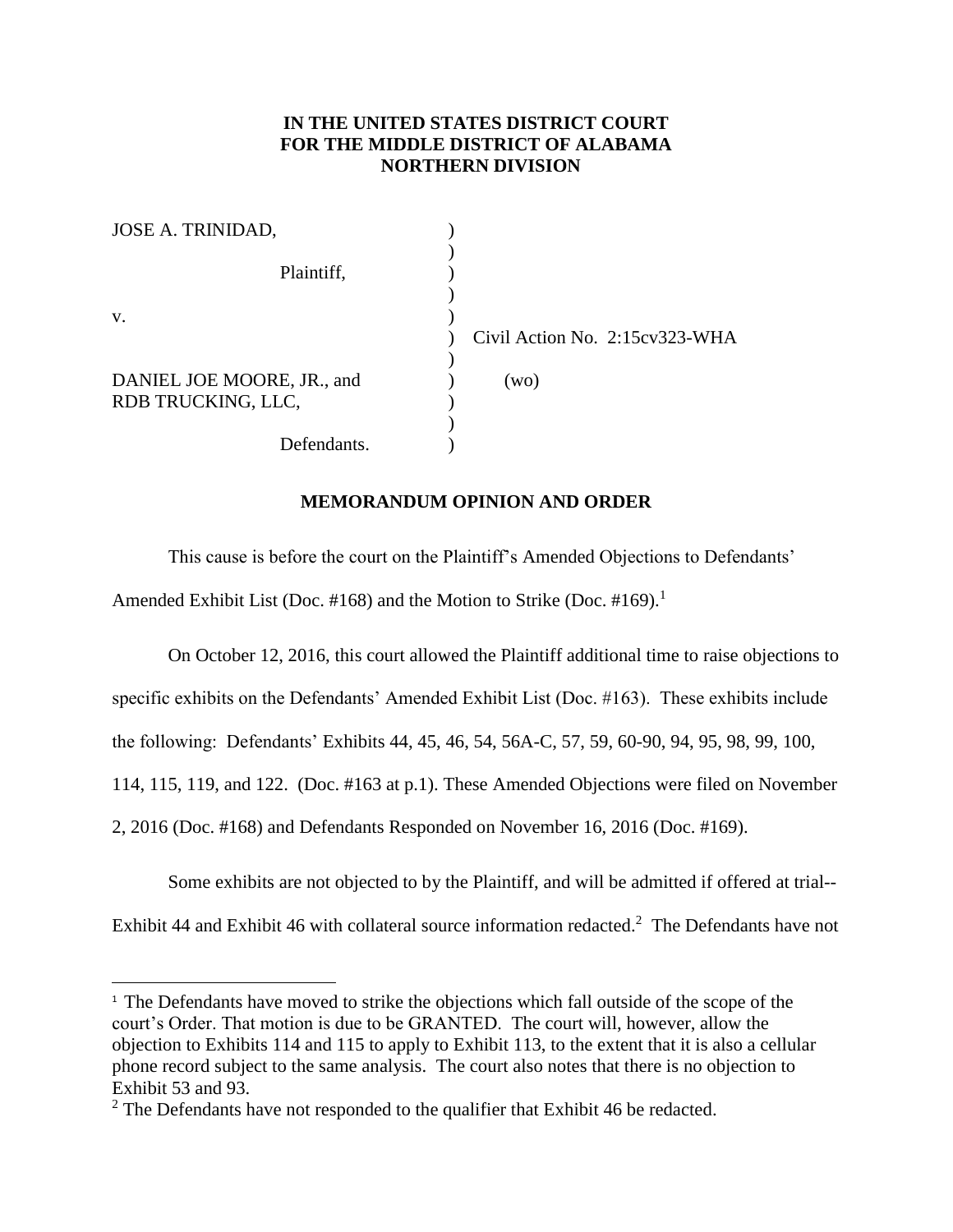responded to the objections to Exhibits 45, 54, 59, 94, 95, 98, 99, 100 so the objections to those exhibits are SUSTAINED and those exhibits will not be admitted.

The court therefore turns to the remaining objections to the exhibits as allowed for during the additional period for objection by the court's Order.

Exhibit 56 A, B, C—the Plaintiff objects to these exhibits as irrelevant and as presenting unfair prejudice. The Defendants respond that these documents are relevant because they demonstrate the training and experience Trinidad has in driving a commercial motor vehicle which is relevant to causation and to the contributory negligence defense.

There is no separate Exhibit 56. Exhibits 56 B and C contain reference to a 2001 DUI conviction of Trinidad. The court cannot conclude that this old conviction has been shown by the Defendants to have a probative value which substantially outweighs its prejudicial effect. *See* Fed. R. Evid. 609(b). The objections to Exhibits 56, 56 B, and C are SUSTAINED.

As to Exhibit 56 A, this exhibit is a two-page Transcript from Roadmasters Drivers School of Orlando, which contains high scores and a checklist of documents. The court cannot discern how this document is relevant to the Defendants' position on causation for the accident in question or contributory negligence. Therefore, the objection is SUSTAINED as to this exhibit, but if the Defendants contend that it is relevant, they may take up this evidence again outside of the presence of the jury.

Exhibit 57—the Plaintiff objects to this exhibit on the ground of authenticity, relevance, and hearsay. The Defendants respond only that it is relevant to past and future lost wages claims by the Plaintiff. While the relevance of the exhibit may have been demonstrated, the Defendants have not provided a basis for concluding that the document is authentic or meets an exception to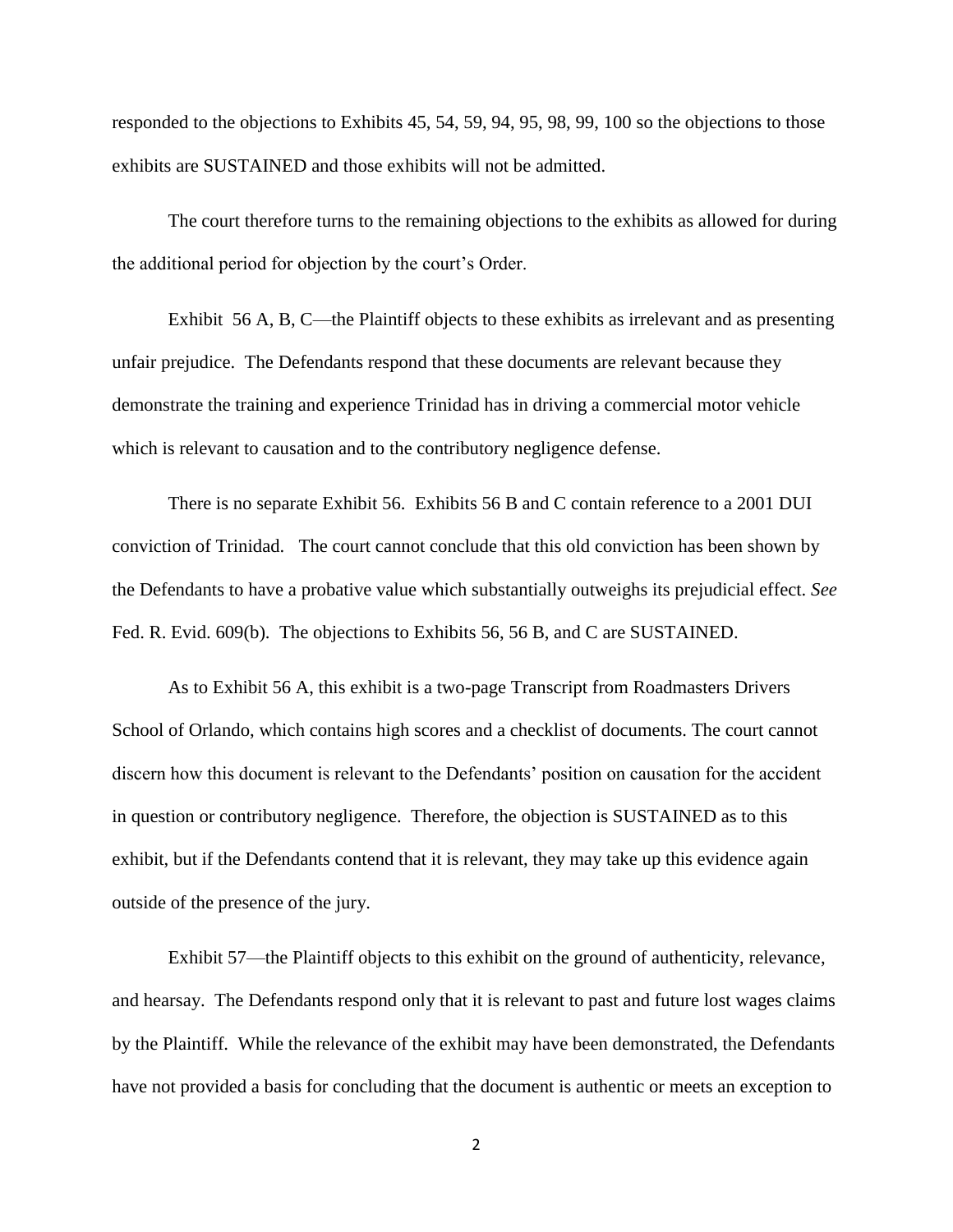the hearsay rule. Therefore, the objection is SUSTAINED at this time, subject to being revisited if foundation is laid for this exhibit at trial.

Exhibits 60-90, 119 and 122 are medical records of the Plaintiff. The Plaintiff objects to these exhibits as being irrelevant because they concern an accident that occurred years before the accident at issue, and, the Plaintiff argues, the Defendants' medical expert did not offer the opinion that Plaintiff was suffering from a pre-existing condition at the time of the accident, so the Defendants should not be allowed to present this evidence without a foundation. The Plaintiff represents that the condition was suffered in 2010 and had resolved by the time of this accident in 2014.

The Defendants' response is that the prior injury to the same area of Trinidad's body is relevant to the cause of his current problems and that a layperson can readily appraise the relationship between those injuries. The Defendants also state that the Plaintiff's expert, Dr. Iversen, did not examine the previous records and so the exhibits are relevant for crossexamination.

The Defendants' argument is that a layperson can evaluate the medical evidence and determine that the previous injury is related to the Plaintiff's current injury so that the jury can take that injury into account in assessing the damages suffered by the Plaintiff and in evaluating the experts' testimony. Without the causal connection between the previous and current injury, evidence of the previous injury is not relevant, and introducing evidence of it would be confusing to the jury and present a danger of unfair prejudice to the Plaintiff. The Defendants do not dispute the Plaintiff's position that their medical experts do not offer the opinion that Plaintiff was suffering from was a pre-existing condition. Defendants essentially request that the jury perform a role that requires expert testimony. *See, e.g., In re Trasylol Products Liability* 

3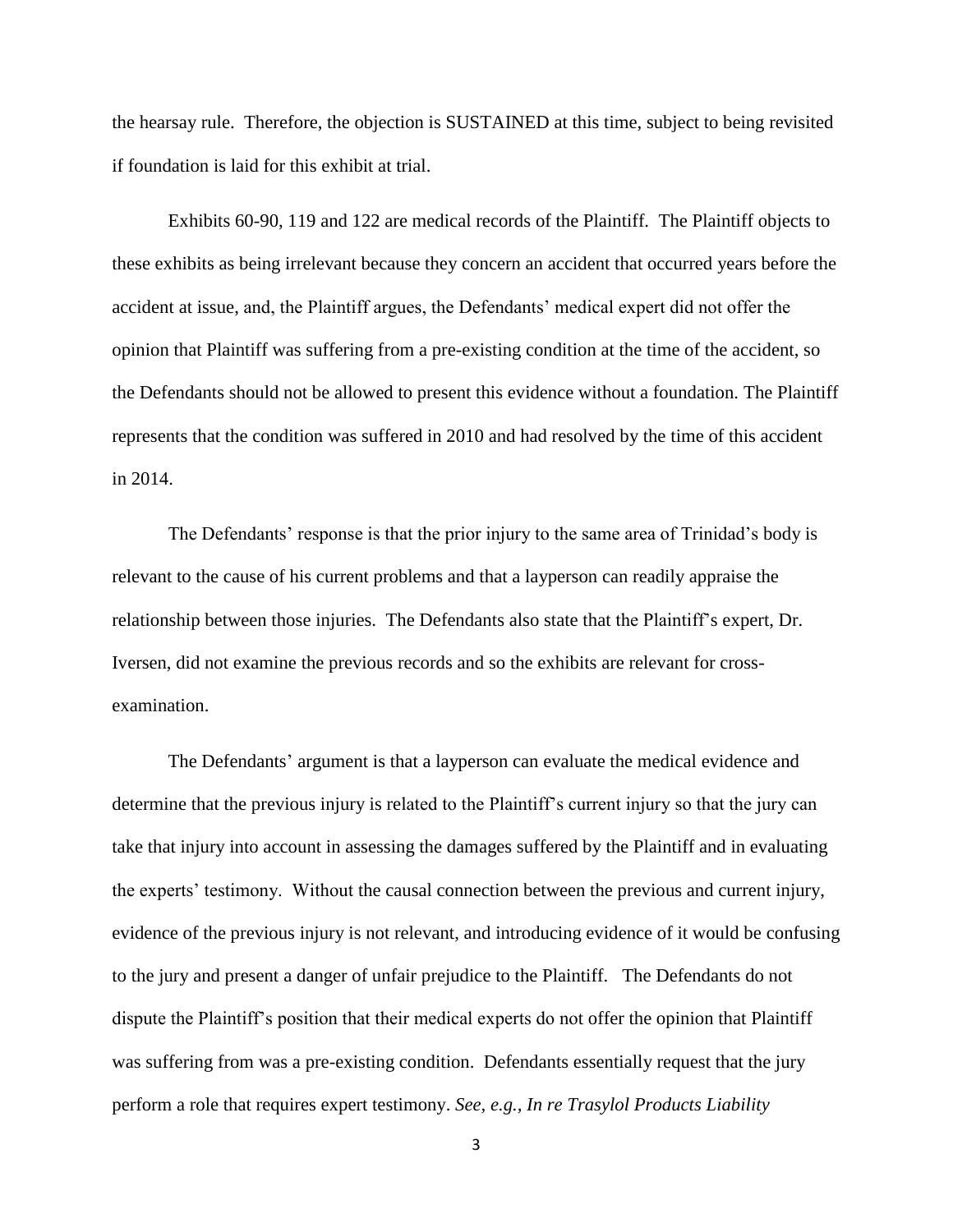*Litigation*, No. 08-MD-1928, 2013 WL 1343529, at \*10 (S.D. Fla. Apr. 2, 2013) (discussing expert testimony regarding differential diagnosis). Accordingly, the objections are SUSTAINED. If the Defendants contend that they can lay a foundation which will support the Defendants' theory, they can take that matter up outside of the presence of the jury.

Additionally, while the Plaintiff has objected to Exhibit 91 on the basis of relevance. Exhibit 91 was ordered to be responded to (Doc. #154) as to the argument that it had not been produced but was not (Doc. #160), and therefore objection that objection was overruled in a separate order. The relevance objection is a new one, not allowed by the court's Orders, and is, therefore, also OVERRULED.

Exhibits 113-115—the Plaintiff argues that these cell phone records are irrelevant because there is no indication that Trinidad was using his cell phone at the time of the accident, so introduction of the records would allow for speculation.

This court has had occasion to address cellular phone record evidence in a previous case. *See McKinney v. Kenan Transp*., LLC, No. 2:14-CV-002-WHA, 2015 WL 1198692, at \*3 (M.D. Ala. Mar. 16, 2015). In that case, this court reasoned that although it had been presented with evidence that the collision at issue occurred before a certain time, the evidence did not establish an exact time, so that evidence that the driver was engaged in cellular phone communication at a particular time was of limited probative value in the absence of evidence establishing a more exact time of the collision. *Id.* This court further reasoned that any relevance the cellular phone call has under these circumstances is of such limited probative value that it is substantially outweighed by the danger of unfair prejudice under Rule 403. *Id.* The court also concluded, however, that during the presentation of evidence at trial, if evidence by eyewitnesses more exactly pinpoints the time of the collision so that the probative value of the driver's cellular